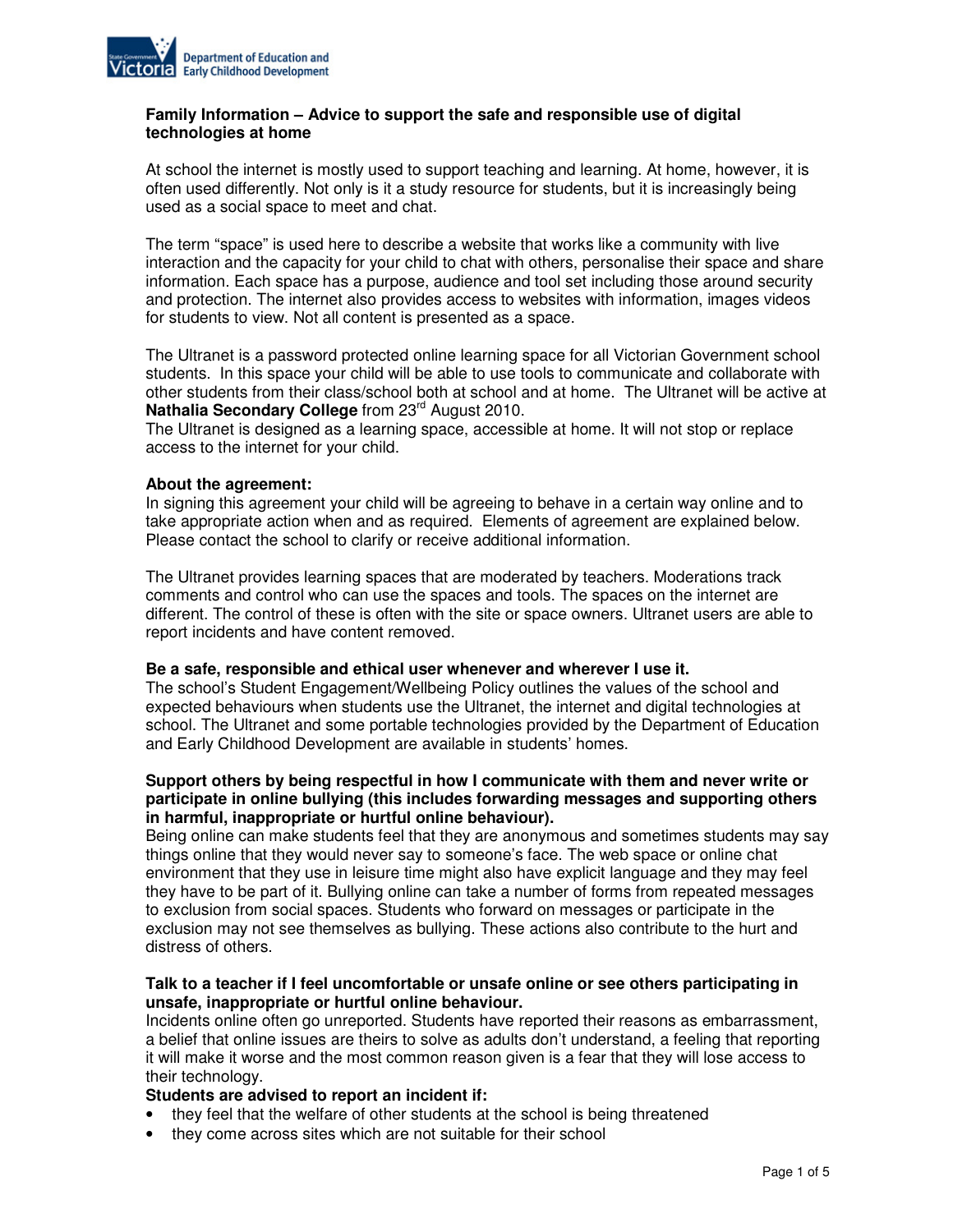

- someone writes something they don't like, or makes them and their friends feel uncomfortable or asks them to provide information that they know is private
- they accidentally do something which is against the rules and responsibilities they have agreed to.

### **Seek to understand the terms and conditions of websites and online communities and be aware that content I upload or post is my digital footprint.**

Many websites/spaces have conditions of use, such as ownership of the content and the age of participants. For example: Children under 13 years of age are not permitted access to Facebook. When posting information online - A good rule is "Don't post what you wouldn't want your Grandparent, Principal, or future boss to read."

# **Protect my privacy rights and those of other students by not giving out personal details including full names, telephone numbers, addresses and images.**

Students like to publish information about themselves and their friends in spaces like MySpace, Facebook and blogs. This can put them at risk of being approached, groomed or bullied online. To avoid this we recommend they:

- don't use their own name, but develop an online name and use avatars
- don't share personal details, including images of themselves or their friends online
- password protect any spaces or accounts they have
- don't allow anyone they don't know to join their chat or collaborative space
- are reminded that any image or comment they put on the internet is now public (anyone can see, change or use it) so no full names should appear in reference to individuals in any image, movie or sound recording
- ALWAYS make the space private so that they can control who sees their space and can communicate with them
- understand the terms and conditions of any website or online community that they might join.

The Ultranet environment is controlled so that only the school community is able to see information. Teachers will outline expected processes with students in these spaces however, it is still important to think before you post to any online space.

### **Use the internet at school for educational purposes and use the equipment properly**

It is important to realise that there is a time for fun and a time for work even on the internet. Students may often see the internet as 'free' however even just looking at a page on the internet incurs a download cost. By taking care with the equipment, and thinking carefully about printing and downloading from the internet students can save time, money and the environment. Staying on task will reduce the risk of inappropriate access and teach students strategies to use the internet or mobile technologies for their learning.

The Ultranet is designed as a learning space and the tasks set within it are clearly educational. At a home with internet, students will be able to access their Ultranet learning space. They will also have access to the rest of the internet. If your child is spending hours online 'doing their homework,' it may be that they are multitasking in many other applications, some of it study related and other interaction may be social.

### **Use social networking sites for educational purposes and only as directed by teachers.**

Web 2.0 tools and social networking spaces allow students to be contributors to the web and to work collaboratively online with other students. Creating or contributing to blogs, wikis, digital stories and podcasts can all be legitimate educational activities which allow students to publish, share and inform others and be active contributors to the web. It is important for students to understand that working in a collaborative space as part of a learning task, has a very different purpose to using a social networking space to link up with friends in their own time.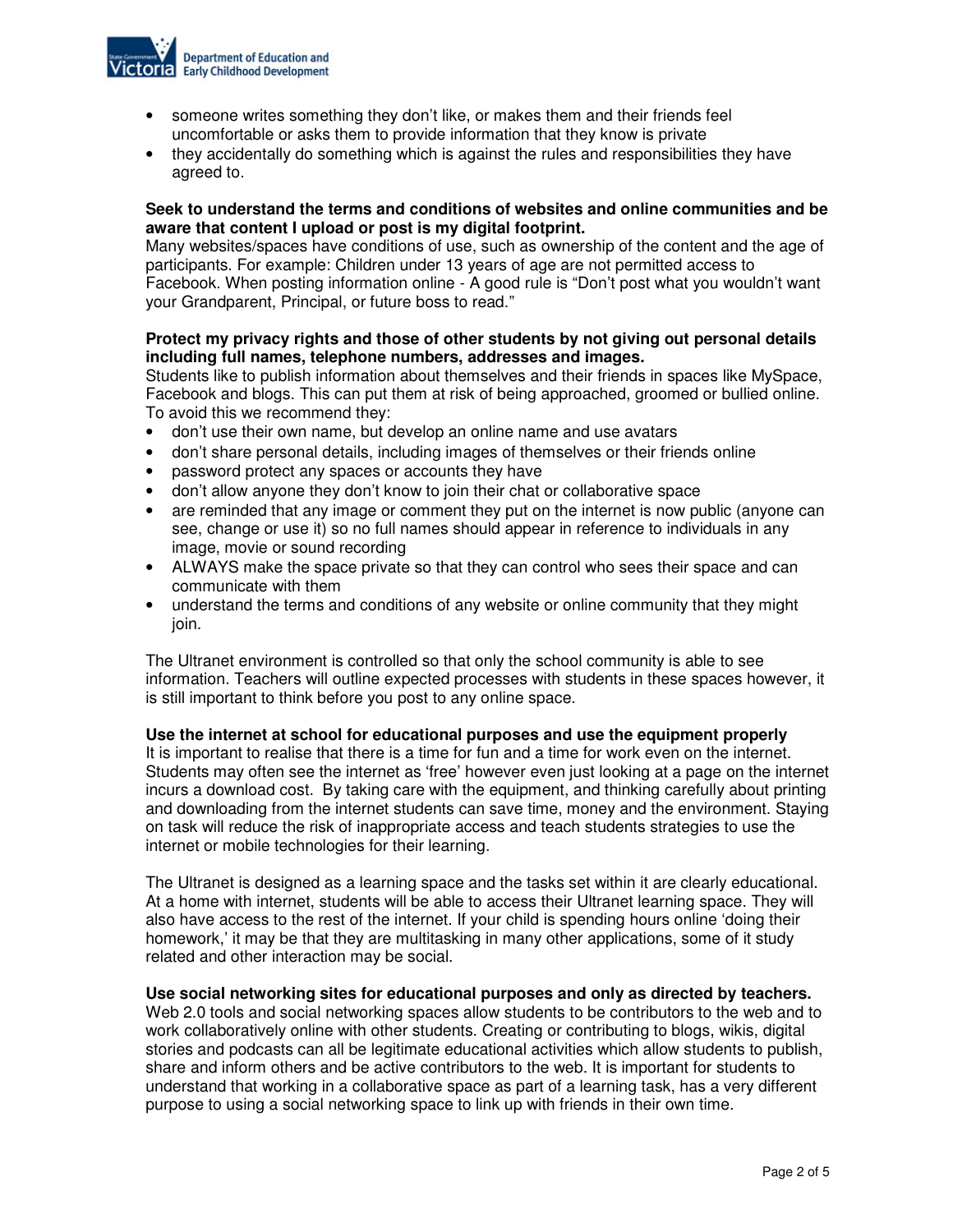

The Ultranet is established as a learning space for students. To ensure students understand the difference between an educational collaborative space and a community dedicated to socialising, teachers will clearly outline the educational purpose of the task and the roles and responsibilities of students. Protocols for what will be considered acceptable practice in the collaborative space will be established.

### **Abide by copyright procedures when using content on websites (ask permission to use images, text, audio and video and cite references where necessary).**

Music, information, images and games on the internet are owned by someone. The term copyright is a legal one and there are laws to enforce it. Not only is breaking copyright morally, ethically and legally wrong, it can introduce potential risks. By downloading a 'freebie' you can risk bringing a virus or spyware to the computer or system. These can destroy a computer system or provide hackers with details such as passwords and bank accounts. Peer to peer sharing software like Limewire and Bit-torrent can sometimes share music and files illegally, and make computers vulnerable.

#### **Think critically about other users' intellectual property and how I use content posted on the internet, not simply copy and paste information from websites.**

Not everything on the internet is true, accurate or unbiased. The school is working to teach digital literacy skills, which enable students to locate, evaluate, and use information effectively on the internet. It is important that your child respects the Intellectual Property of people who contribute resources online. Students should use their own thoughts and language to express what they have learnt, and avoid simply copying and pasting information from the internet.

### **Not interfere with network security, the data of another user or attempt to log into the network with a user name or password of another student.**

### **Not reveal my password to anyone except the system administrator or classroom teachers.**

**Not bring or download programs without permission, including games, to the school or run them on school computers.** 

### **Not deliberately enter or remain in any site that has obscene language or offensive content (e.g. racist material or violent images).**

In school settings, internet service providers set up filters to block out a lot of inappropriate content, but these filters are not always foolproof. Students who deliberately seek out inappropriate content or use technologies which bypass filters, will have their internet access reviewed and their parent/carers will be immediately informed.

Computer facilities are for the use of all students so due care should be taken at all times when using these resources. Students are responsible for everything done using their accounts, and everything in their home directories. To this end, students need to keep their password secret and not gain access to other students' login details. The school connects all of the computers through a network. The introduction of unknown games or files could introduce viruses, etc and these put all school equipment and student work at risk.

# **To this end, when using my digital device as a phone, I will:**

- Keep my phone on silent during class times and only make or answer calls and messages outside of lesson times – except for specified learning purposes.
- Protect the privacy of others and never post private information about another person using Short Message Service (SMS).

### **When using a digital device as a camera I will:**

- Only take photos and record sound or video when it is part of a class or lesson.
- Seek permission from individuals involved before taking photos, recording sound or videoing them (including teachers).
- Seek appropriate (written) permission from individuals involved before publishing or sending photos, recorded sound or video to anyone else or to any online space.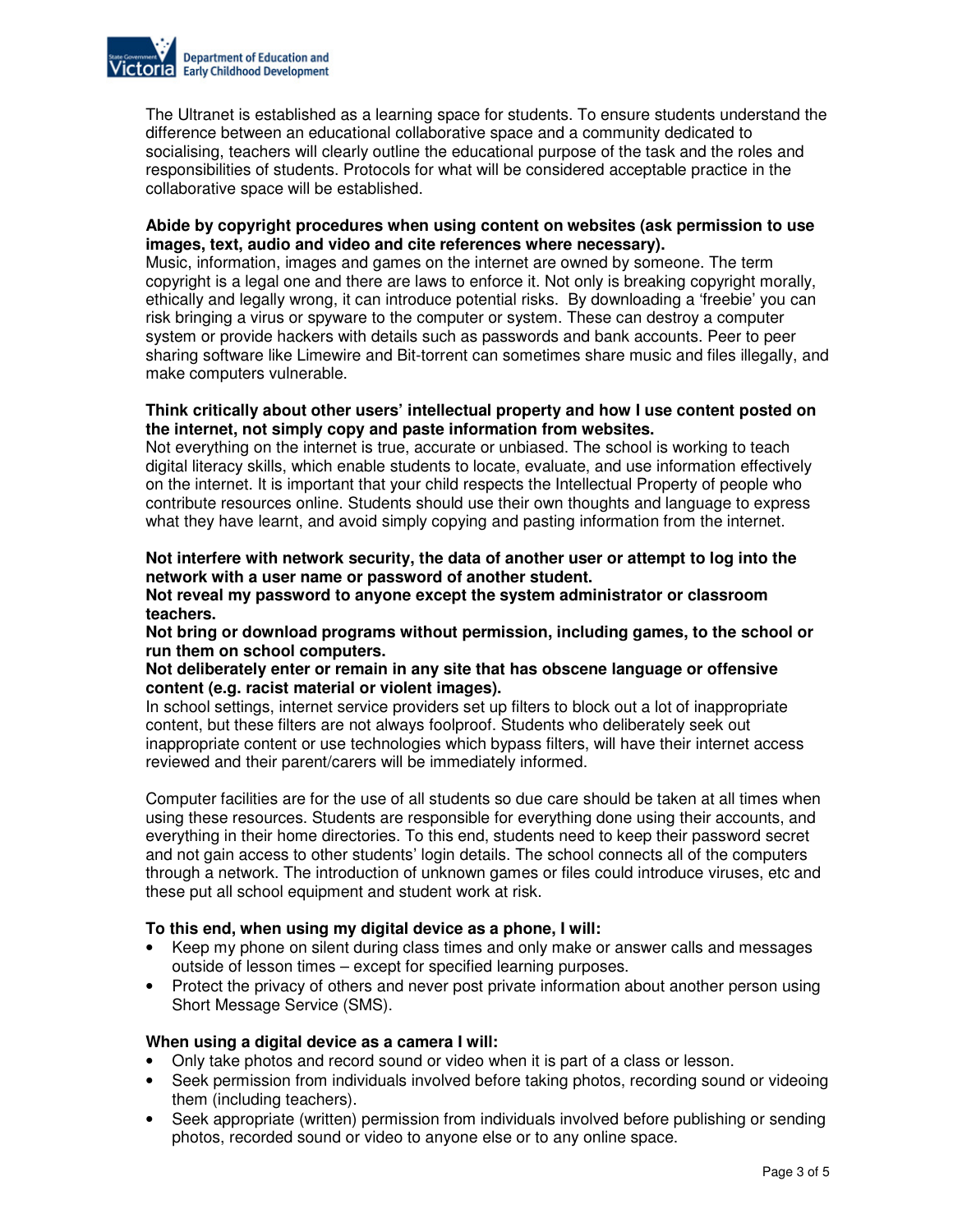

• Be respectful in the photos I take or video I capture and never use these as a tool for bullying.

Mobile phones and digital devices are a seamless part of our lives. The school allows the use of these digital technologies as a tool to enhance the capacity for learning in a classroom.

The recording of images and sounds can breach students' rights under the Privacy Act. Sometimes students are reluctant to tell their peers that they don't want their image or voice recorded. The Privacy Act says that the posting and sharing of information online or in any other way requires consent.

This consent must be **fully informed, freely given, current** and **specific** in how the information will be presented and who it will be presented to. Schools are required to obtain signed authority for any work, images or information posted online. All citizens need to respect the rights of others to privacy and students are no exception. A sample consent form for requesting permission is available on the DEECD website. Consent can be withdrawn at anytime. (http://www.education.vic.gov.au/management/elearningsupportservices/www/formstemps.htm# H2N10064)

### **Key Discussion Questions for parents to ask**

At home we recommend you make some time to find out how your child is using the Ultranet and the internet. Make some time to sit with them online and ask questions such as:

- $\circ$  What is it that is so enjoyable about the site or space you are using? What is the purpose of the site or space?
- $\circ$  How does it work? How do you set it up? What are the conditions of use?
- $\circ$  Who is else is sharing this space? Do you know them or did you 'meet' them online? How can you control who is in your space?
- $\circ$  Can you see any risks or dangers in the activity? What would you say to warn/inform a younger child?
- $\circ$  What are you doing to protect yourself or your friends from these potential dangers?
- $\circ$  When would you tell an adult about an incident that has happened online? Who would you tell?
- $\circ$  When wouldn't you tell and why not? Research shows that students are reluctant to report issues and put at risk their internet/phone access.

Encourage your child to set their space to 'private' if they use a social networking site like MySpace, Bebo or Facebook (they are then in control of who can contact them and access their information).

Ensure that all internet activities occur in a shared place– not your child's bedroom. Negotiate appropriate times for online activities and use of mobile phones. Consider the use of "safe search filters" freely available as settings on Google, Bing etc

### **Scenarios for teacher/parent/guardian/student discussion: What can you do?**

- You found the car picture you were searching for, but it includes a naked woman!
- Someone keeps messaging nasty and upsetting comments about you and your friends on your mobile phone.
- A person you met online asks you to give them your full name, phone number and suggests you meet. Is it different if they have been your "friend" for a long time?
- You are sent a message which has been forwarded by someone else. It has embarrassing comments/image about someone you know.
- A game online will only let you play it if you give your name, address, date of birth, etc.
- An online community asks you to sign up and allow the space to "Connect you to all your friends" It wants your email address and password to do this. It needs access to your address book.